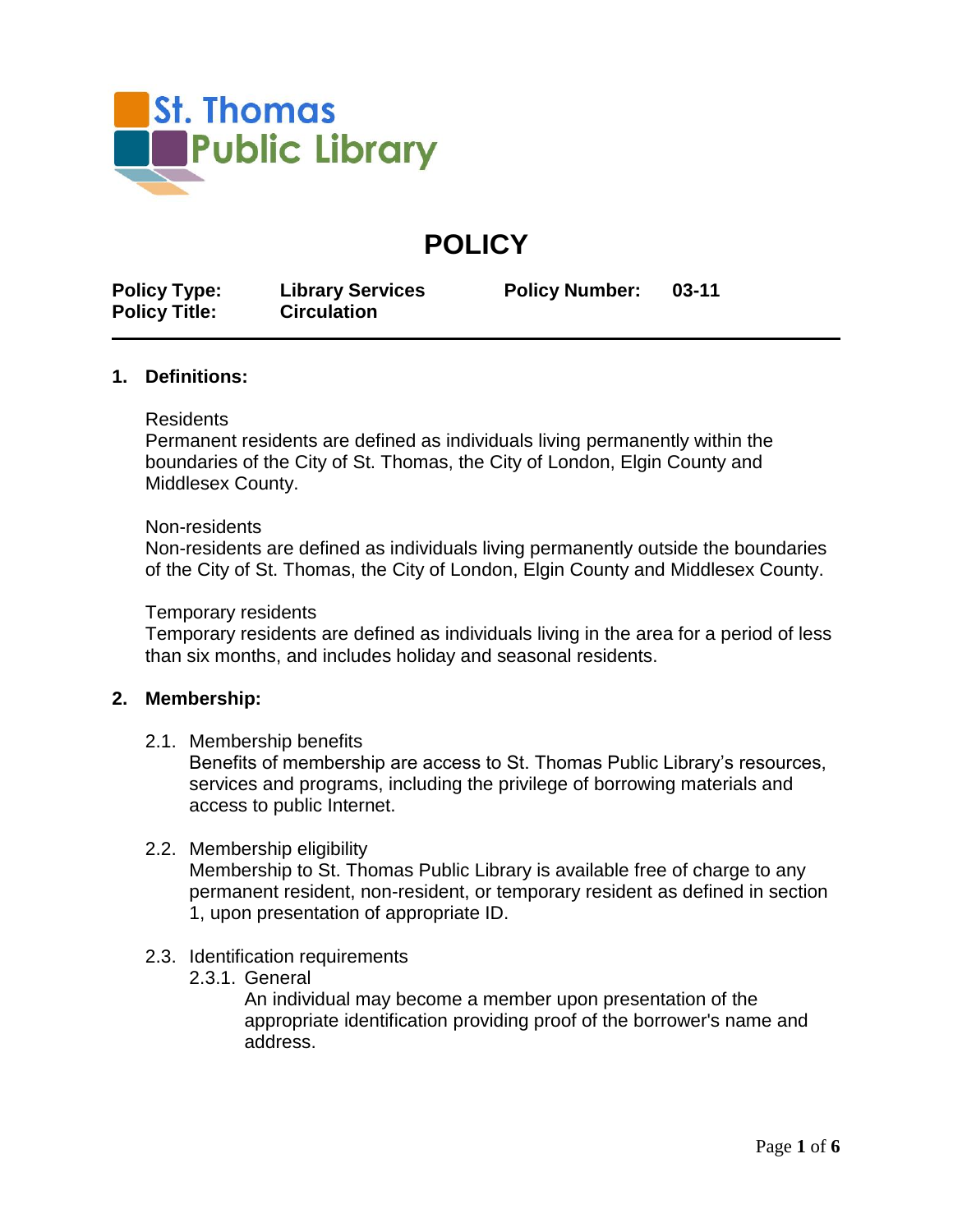Acceptable documents for verifying a borrower's identity and address include those accepted by the Ministry of Health in applications for an Ontario Health Card.

# 2.3.2. Secondary School students

Students enrolled in a secondary school may use a student card issued by the school or school board in which they are currently enrolled as acceptable identification.

# 2.3.3. Elementary School students

Students in elementary school or of elementary school age (not in secondary school) are exempted from providing identification but are required to provide signed authorization from a parent or legal guardian to borrow library materials.

# 2.4. Expiration

A borrower's card will expire two years after the date of issue.

# 2.5. Renewal

A library card may be renewed only when outstanding fines of more than \$10 have been paid.

### 2.6. Temporary, seasonal or holiday membership For individuals residing in the area on a temporary basis, memberships will be granted with proof of both temporary and permanent addresses.

For individuals residing at a shelter, the Forensic Mental Health Facility etc., temporary membership may be granted with a letter from the sheltering organization.

The Library reserves the right to limit the number and types of materials and borrowed services accessed.

# 2.7. Retiree membership

For individuals who have retired from employment at the Library, or retired from participation on the Library Board, memberships will be granted with unique privileges, including no fines accrual and no expiration date.

# 2.8. Responsibilities of membership

Fair and equal access to library services and materials by all members of the library depends on the fair use of such services and materials by library users. Members have certain responsibilities.

Library members shall:

- be responsible for the care of all items checked out on their cards and agree to abide by the regulations of the Library
- present the library card each time materials are borrowed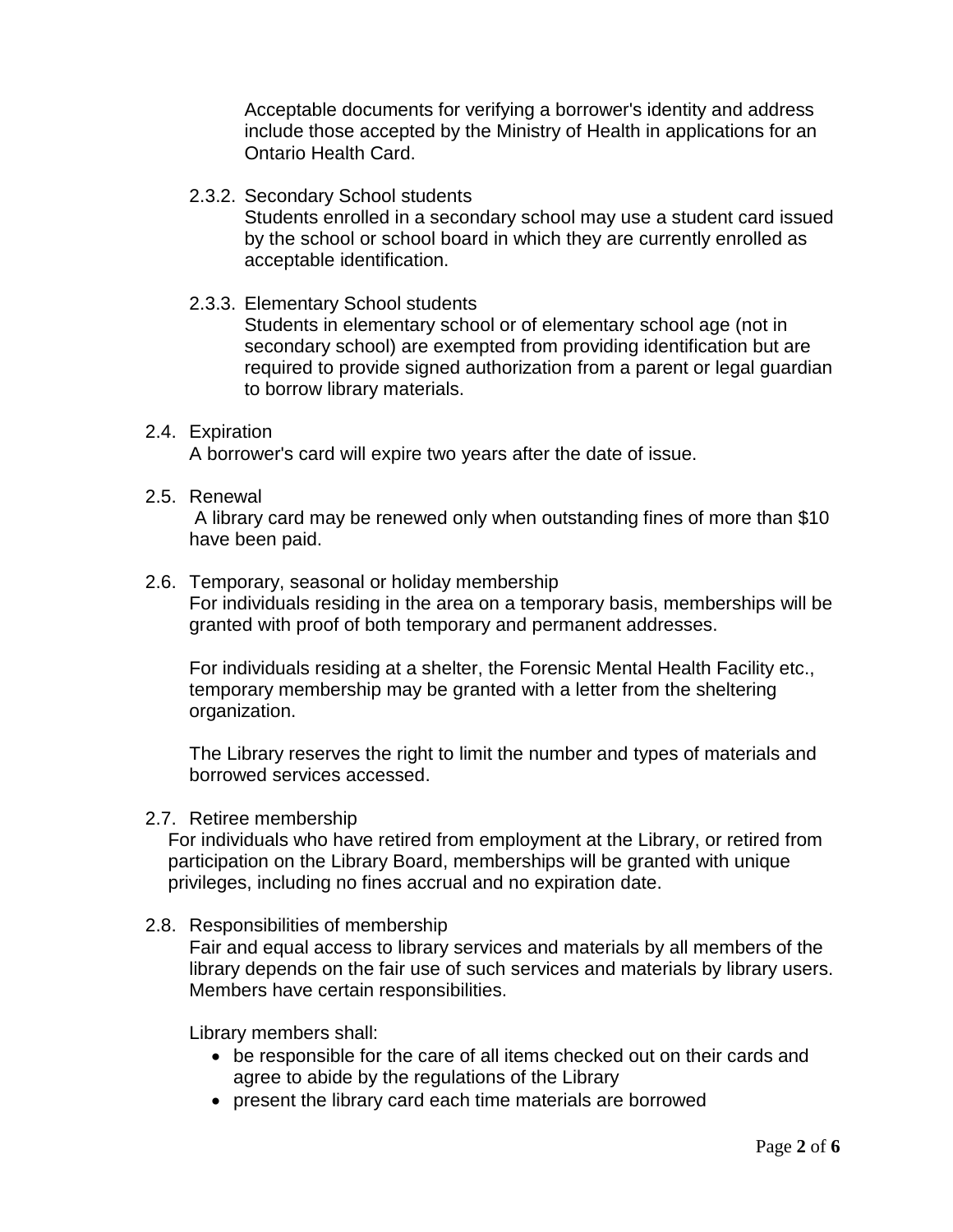- report the loss of a card or change of address as soon as possible
- pay all fines or charges incurred for overdue, damaged or lost library material as per the regulations
- observe all policies set by the board as authorized by the Public Libraries Act

Parents or guardians of children aged 16 years or less are responsible for their children's borrowing and behaviour with respect to the observance of board policy.

The Chief Executive Officer is authorized by the Board to withhold library privileges to anyone refusing to comply with Board policy. The use of the library or its services may be denied for due cause. Such cause may include failure to return borrowed materials or to pay penalties; failure to comply with policies and regulations governing the use of Internet stations provided for public use; destruction of library property; disturbance of other customers after a warning by library staff has been given and ignored by the user; or any other conduct on library premises considered objectionable by library staff.

# **3. Loans:**

3.1. Loan periods

The normal loan period for circulating material is 21 days. Loan periods for other material shall be as set out in the regulations.

3.2. Borrowing privileges

All customers, regardless of age, have access to all library materials regardless of format, subject to the restrictions outlined in 3.4 below.

While the library staff can advise children on reading and viewing interests, the material selected by the child is the responsibility of the parent or guardian.

3.3. Limitations on privileges

Privileges for non-residents and temporary members can be limited to Internet use, access only to databases without residency restrictions, and the borrowing of a limited number of materials, as defined by the regulations.

# 3.4. Borrowing restrictions

3.4.1. Non-circulating material

Some materials such as reference materials, Local History and genealogical materials, may be designated non-circulating to ensure ready access to information resources.

# 3.4.2. Maximum number of items

The maximum number of items which may be checked out by one person in different formats is set out in the Regulations. Due to heavy demand on some collections, there may be a maximum number of items which may be checked out by one customer.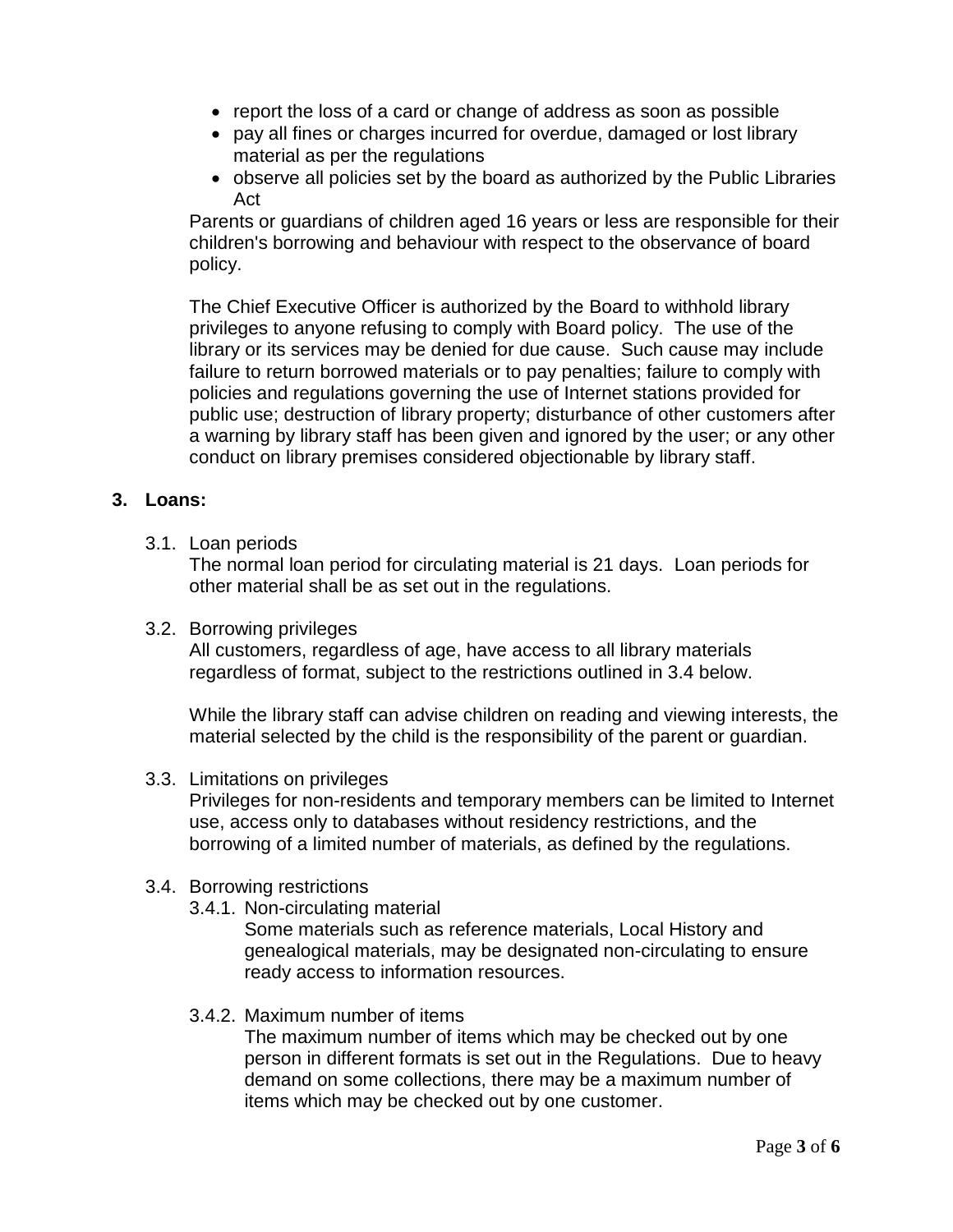# Technology Equipment

In order to borrow technology equipment from the St. Thomas Public Library, a customer must:

- produce a valid St. Thomas Public Library card
- be 18 years of age or older with current valid ID
- be in good standing with the library; no fines; no overdue items

### 3.5. Renewals

Library materials may be renewed for four additional loan periods provided:

- $\bullet$  the item(s) are not on reserve for someone else
- the customer's borrowing privileges have not been suspended

Additional renewals may be granted at the discretion of staff.

Renewals for interlibrary loans may be requested from the lending library.

3.6. Holds

Library materials may be placed on hold by customers. Customer holds expire after 365 days. When the item becomes available the member will be notified and asked to pick up the reserved item promptly. Reserved materials will be held for a period of 7days.

### **4. Confidentiality of Customer Records:**

Library members will be identified by customer number rather than using the person's name on borrower records. Only the library staff will know the name of person assigned to this number.

It must be clearly stated on the membership application what the customer information is used for and why this information is collected. To meet the regulations of the Municipal Freedom of Information and Protection of Privacy Act 1989 which governs the right of access to records held by municipalities and other local bodies, including public library boards, except with customer permission, circulation records will not be retained beyond the time when the materials are returned. Membership applications must clearly state *St. Thomas Public Library collects the personal information of library users under the authority of s. 23(2) of the Public Libraries Act, R.S.O. 1990, chapter P.44 as amended, for the purposes of library user registration and library operations. Personal information collected for these purposes will only be used internally by St. Thomas Public Library.* No personal information will be released except in the presence of the card-carrying customer.

Information from the Library's database files shall only be released in accordance with our privacy policy.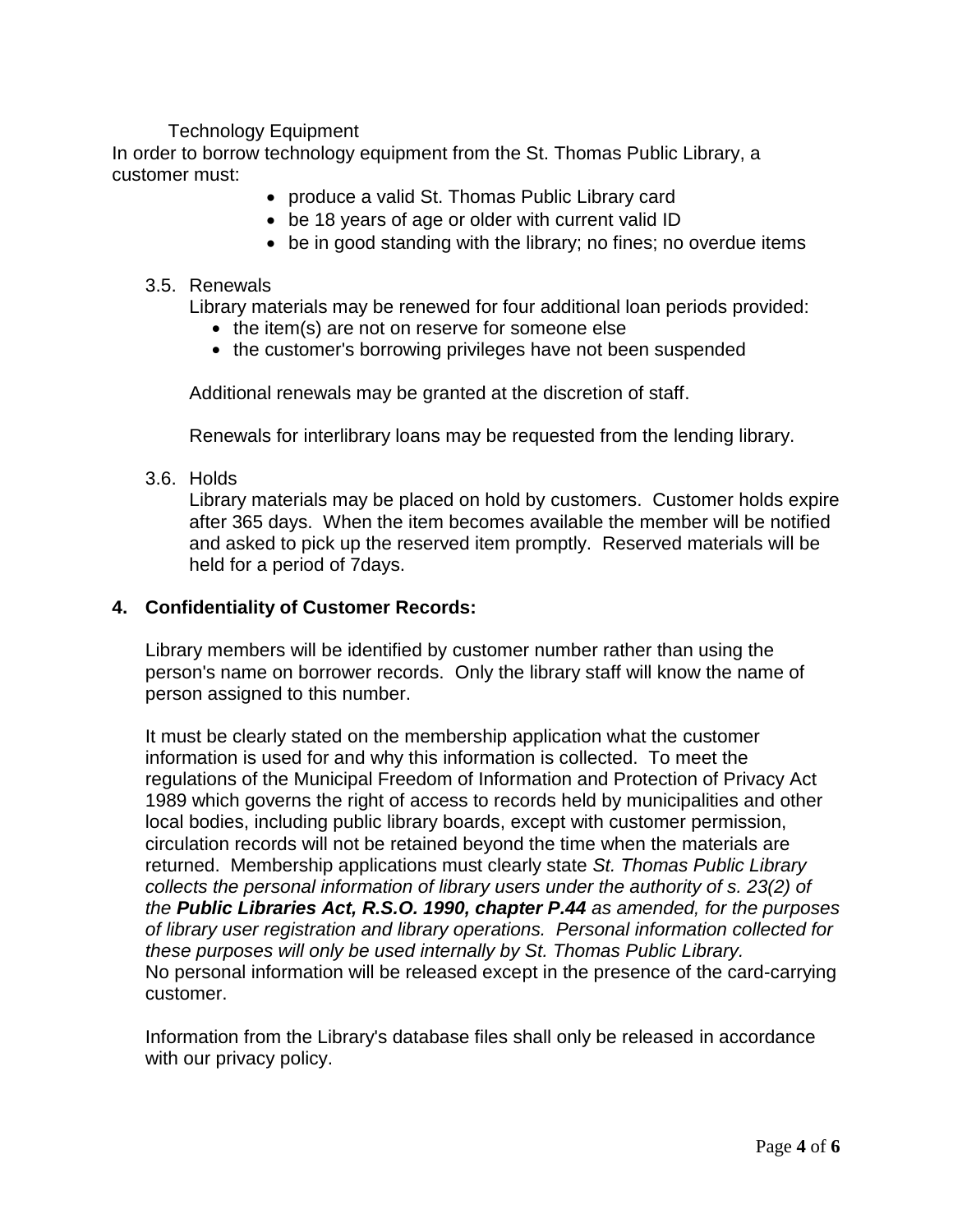# **5. Fees & Fines:**

### 5.1. Authority

Fees and fines are imposed under the authority of the Public Libraries Act R.S.O 1990, Ch. P41, s. 23 (3).

### 5.2. Overdue fines

Retention of borrowed library materials beyond the due date shall be penalized by a fine. Under special circumstances, fines may be waived by staff. The Board may choose to waive fines during an amnesty period, or for other reasons which they deem valid.

### 5.3. Lost or damaged materials

Members are responsible for materials borrowed on their library card (the card they signed). A borrower will be billed for an item that is lost or damaged beyond repair. The amount billed will include a replacement fee and processing fees.

Customers will be refunded only for the cost of lost material if the lost material is returned in good condition within 90 days of payment.

- 5.4. Lost or damaged Library Card A replacement charge will be assessed for lost or damaged cards.
- 5.5. Schedule The schedule of fees and fines is set by the board and staff and appears in the Regulations.

# **6. Interlibrary Loans (ILL):**

6.1. Purpose of Interlibrary Loan service

The purpose of the interlibrary loan service is to borrow materials, that are not in our collection and that will not be considered for purchase, for our customers through library resource sharing. This service also provides books to other libraries for their customer use.

6.2. Guidelines

Library Staff have the authority to limit the number of ILL requests by one individual at any given point.

Non-resident borrowers are encouraged to borrow materials through their home library.

The borrowing period of ILL materials is determined by the holding library.

All ILL materials must be returned to the St. Thomas Public Library; the borrower must not return the material directly to the holding library.